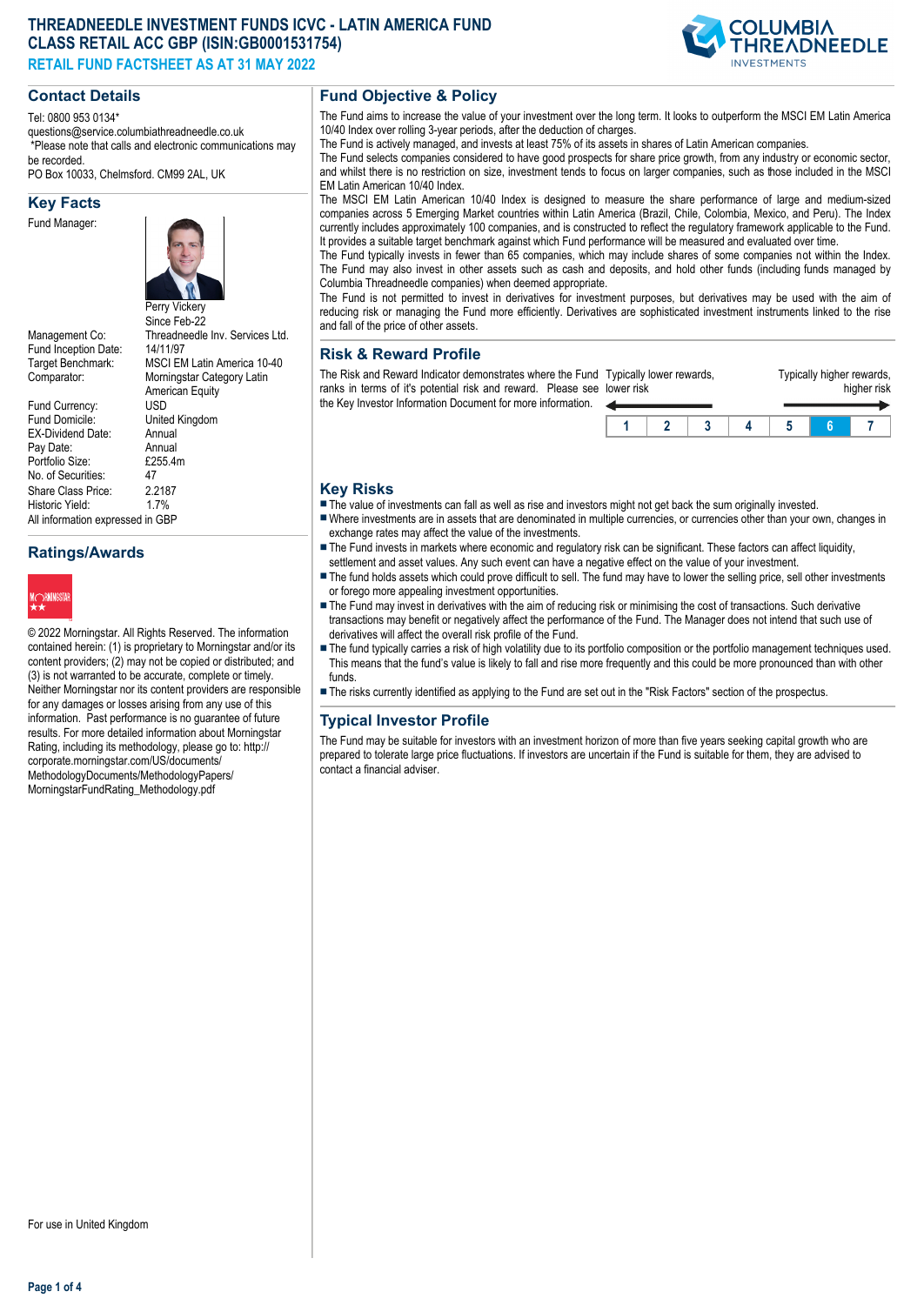#### **Holdings & Asset Allocation**

| Top 10 Holdings (%)                                        |        |
|------------------------------------------------------------|--------|
| <b>Security Name</b>                                       | Weight |
| Vale S.A.                                                  | 8.6    |
| Petroleo Brasileiro SA                                     | 7.8    |
| America Movil SAB de CV Class L                            | 6.1    |
| Wal-Mart de Mexico SAB de CV                               | 5.9    |
| Itausa - Investimentos Itau SA Pfd                         | 5.4    |
| Banco Bradesco SA Pfd                                      | 4.5    |
| Grupo Financiero Banorte SAB de CV Class O                 | 4.1    |
| Fomento Economico Mexicano SAB de CV Sponsored ADR Class B | 3.4    |
| Localiza Rent A Car S.A.                                   | 3.2    |
| Suzano S.A.                                                | 3.1    |
| Total                                                      | 52.2   |

## **Weightings (%)**

| <b>Country</b>       | <b>Fund</b> | <b>Index</b>   | <b>Diff</b> |
|----------------------|-------------|----------------|-------------|
| Brazil               | 60.1        | 60.5           | $-0.4$      |
| Mexico               | 25.6        | 27.3           | $-1.8$      |
| Peru                 | 2.8         | 2.9            | 0.0         |
| Colombia             | 2.6         | 2.8            | $-0.2$      |
| Argentina            | 1.7         | --             | 1.7         |
| Canada               | 1.5         | --             | 1.5         |
| Chile                | 0.9         | 6.6            | $-5.7$      |
| Uruguay              | 0.8         | $\overline{a}$ | 0.8         |
| <b>United States</b> | 0.5         | --             | 0.5         |
| Cash Equivalents     | 1.4         | --             | 1.4         |
| Cash                 | 2.0         | --             | 2.0         |
|                      |             |                |             |

#### **Performance**

**Past Performance does not predict future returns. The return of your investment may change as a result of currency fluctuations if your investment is made in a currency other than that used in the past performance calculation.** 

#### **10 Years NAV (GBP)**



# **Calendar Year Performance (GBP)**

|                           | 2021    | 2020    | 2019  | 2018   | 2017  | 2016  | 2015    | 2014    | 2013    | 2012  |
|---------------------------|---------|---------|-------|--------|-------|-------|---------|---------|---------|-------|
| Share Class (Net)         | $-19.3$ | $-11.5$ | 15.1  | $-2.5$ | 8.6   | 48.7  | -29.5   | $-10.0$ | $-16.1$ | 5.6   |
| Comparator (Net)          | $-13.5$ | $-16.2$ | 16.5  | $-1.9$ | 14.7  | 49.7  | -26.6   | $-8.4$  | $-15.4$ | 6.7   |
| <b>Comparator Ranking</b> | 37/38   | 8/37    | 24/37 | 20/36  | 32/36 | 22/36 | 33/35   | 24/35   | 22/34   | 21/31 |
| Target Benchmark (Gross)  | $-6.5$  | $-16.2$ | 13.4  | $-0.3$ | 13.4  | 56.8  | $-26.8$ | $-6.6$  | $-14.8$ | 5.0   |

## **Annualised Performance (GBP) 12M Rolling Period (GBP)**

|                           | 1 YR  | 3 YR   | <b>5 YR</b> | <b>10 YR</b> | $06/21 - 05/22$ | $06/20 -$<br>05/21 | $06/19 -$<br>05/20 | $06/18 -$<br>05/19 | $06/17 -$<br>05/18 | $06/16 -$<br>05/17 | $06/15 -$<br>05/16 | $06/14 -$<br>05/15 | $06/13 -$<br>05/14 | $06/12 -$<br>05/13 |
|---------------------------|-------|--------|-------------|--------------|-----------------|--------------------|--------------------|--------------------|--------------------|--------------------|--------------------|--------------------|--------------------|--------------------|
| Share Class (Net)         | -4.9  | $-4.0$ | $-1′$       | $-1.4$       | $-4.9$          | 24.9               | $-25.6$            | 12.0               | -4.3               | 36.3               | $-15.7$            | $-16.0$            | $-15.7$            | 12.5               |
| Comparator (Net)          | 8.8   | $-0.3$ | 2.4         | l.3          | 8.8             | 25.0               | $-28.7$            | 13.5               | $-0.8$             | 39.6               | $-11.0$            | $-15.0$            | $-14.8$            | 13.1               |
| <b>Comparator Ranking</b> | 35/39 | 34/37  | 34/36       | 31/31        | 35/39           | 19/37              | 13/37              | 32/36              | 28/36              | 29/36              | 34/35              | 22/35              | 23/34              | 17/31              |
| Target Benchmark (Gross)  | 18.3  | 2.1    | 4.3         | 2.4          | 18.3            | 28.9               | $-30.3$            | 14.7               | 1.0                | 44.                | $-11.9$            | $-12.9$            | $-13.7$            | 8.3                |

Source Morningstar UK Limited © 2022 as at 31/05/22. Based on the bid-to-bid and assuming income is reinvested including ongoing charges excluding entry and exit charges. Index returns include capital gains and assume reinvestment of any income. The index does not include fees or charges and you cannot invest directly in it.

The Morningstar Categories for funds in the Europe/Asia/Africa universe include funds domiciled in Europe and/or traded on European Markets. Morningstar regularly reviews the category structure and the funds within each category to ensure that the system meets the needs of investors and keeps pace with market developments. The performance shown includes Open End Funds and Exchange Traded Funds only and is filtered by Primary Share Class in Morningstar UK Registered Funds Classification.

Annualised performance measures how much an investment has grown on average each year.12 month Rolling Period shows annualised average returns for the periods stated.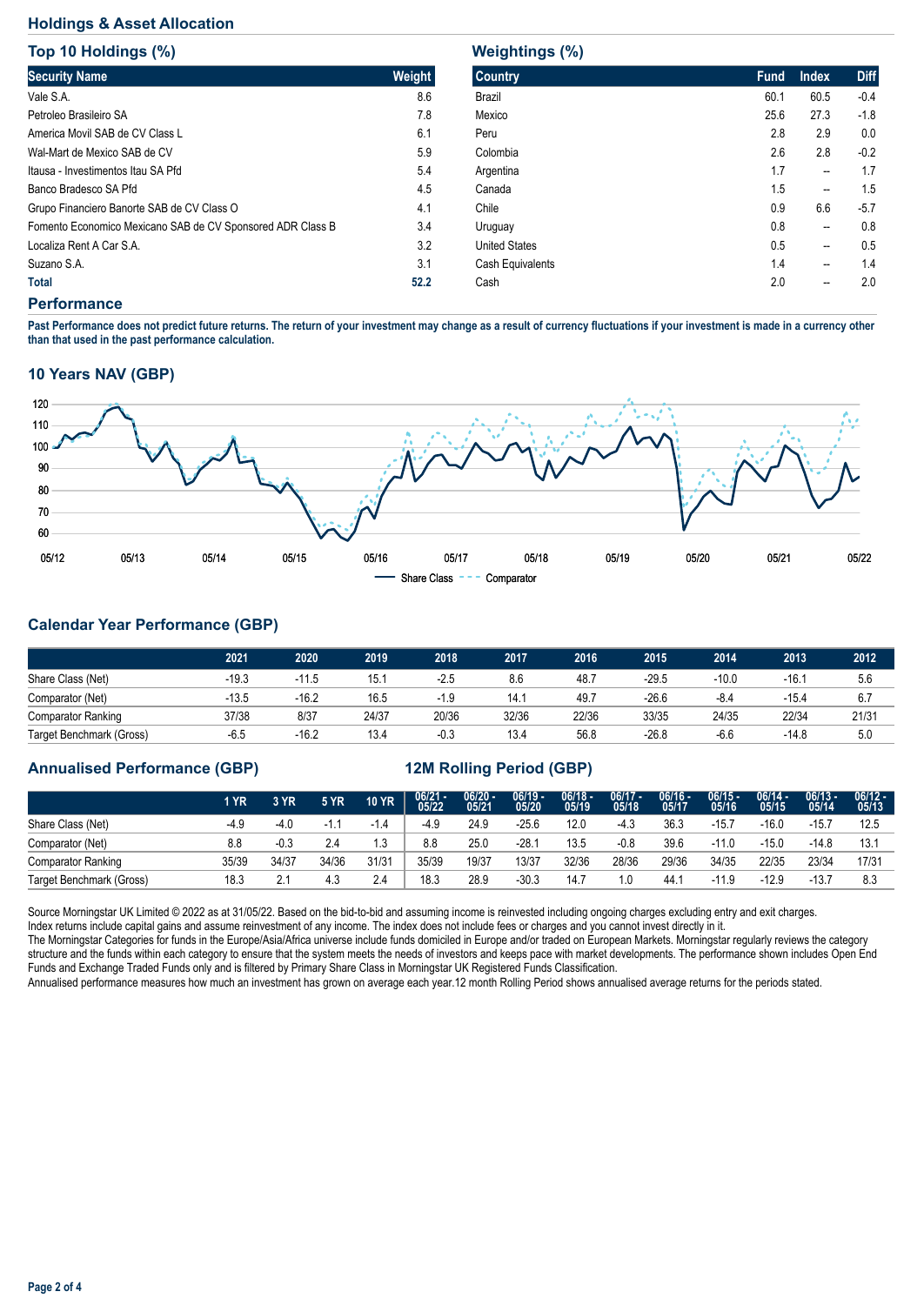**This Fund does not promote a sustainable investment strategy in its objective and policy. Sustainability related risks are considered in the investment decision-making process by incorporating an issuer's responsible investment practices and risks in the research available for the Fund's portfolio management team.**

## **Responsible Investment Metrics**

|                                                                                                                     | <b>Fund</b> | <b>Index</b> | Tilt      |
|---------------------------------------------------------------------------------------------------------------------|-------------|--------------|-----------|
| <b>Columbia Threadneedle ESG Materiality rating</b><br>Weighted average (1 is highest quality, 5 is lowest quality) | 2.46        | 2.17         | $-0.29$   |
| <b>Carbon Intensity</b><br>Weighted average (tCO2e/\$1m sales)                                                      | 184.53      | 292.90       | $+108.37$ |
| <b>Controversies Exposure</b><br>Exposure to controversial names <sup>1</sup>                                       | 22.50%      | 20.24%       | $-2.26%$  |
| <b>MSCI ESG Score</b><br>Weighted average (10 is highest quality, 0 is lowest quality)                              | 4.77        | 4.74         | $+0.02$   |



Certain information ©2022 MSCI ESG Research LLC. Reproduced by permission; no further distribution.

<sup>1</sup>Source: UNGC – United Nations Global Compact; ILO – International Labour Organisation Core Labour Standards; UNGPBR – United Nations Guiding Principles on Business and Human Rights

#### **Columbia Threadneedle RI Category**

We have categorized our Funds into 4 categories based on the level of RI integration:

RI Informed – Strategies which consider the ESG factors which are embedded in our fundamental research.

RI Tilt – Strategies with a positive bias towards ESG characteristics over time, compared to the Index.

RI Promotion – Strategies that target positive or improving ESG characteristics.

RI Sustainable Outcomes – Strategies that target positive, measurable sustainable outcomes or impact.

Please note, our RI Promotion and RI Sustainable Outcomes strategies also include a positive RI tilt compared to the Index.

#### **Columbia Threadneedle ESG Materiality (ESGM) rating**

Columbia Threadneedle ESGM ratings cover over 8,000 global companies. They give an initial, evidence-based assessment of a company, showing how sustainably it is run and how effectively it manages ESG exposures. Our ESG Materiality model is built upon the Sustainability and Accounting Standards Board (SASB®) framework, which in turn identifies material ESG risk factors for 77 industries. This model processes published data for the companies covered and assesses the management approach to ESG exposures and related operating practice standards. We rate issuers from 1 to 5. Issuers rated 1 are those of best quality whereas issuers rated 5 are weakest. We update our ratings daily and changes in an issuer's rating can provide a momentum signal for portfolio managers.

#### **Carbon Intensity**

This measures carbon emissions relative to the size of a company, measured by revenues not market capitalisation. The measure used is tonnes of CO2 emitted (tCO2e) per \$1M of revenues. We give data for the overall Fund based on the weightings of the securities held, and a comparison with similar data for the Index. Carbon intensity provides an indication of carbon efficiency. This measure enables comparison with other funds and asset classes.

#### **Controversies Exposure**

We assess exposure to controversies using three international frameworks covering standards of operating practice: the UN Global Compact; the International Labour Organisation Core Labour Standards; and the UN Guiding Principles on Business and Human Rights. We measure the proportion of the Fund associated with breaches of the three frameworks and give a comparison with similar data for the index.

#### **MSCI ESG Score**

The MSCI score assesses effectiveness at managing ESG exposure. If the Fund score is above the Index, the Fund is overweight in companies that manage their ESG exposures better than others.

#### **Tilt**

The "Tilt" figure shows the bias of the Fund relative to the Index. It is expressed as the arithmetic difference in the weighting. A positive tilt indicates a bias towards a "better" RI profile than the Index.

Measures are being used to compare the ESG characteristics of the fund against the Index. This index also provides a helpful benchmark against which the financial performance can be compared. Accordingly, the index is not designed to specifically consider environmental or social characteristics.

For more information on Responsible Investment (RI) or investment terms used in this document, please see the Glossary published in the Document Centre on our website: https:// www.columbiathreadneedle.co.uk/en/retl/about-us/responsible-investment/ . The decision to invest in the promoted Fund should also take into account all the characteristics or objectives of the promoted Fund as described in its prospectus/ in the information which is to be disclosed to investors in accordance with Article 23 of Directive 2011/61/EU.

The ESG materiality and carbon intensity scores are calculated on a trailing 12-month weighted average. For periods less than 12 months the rolling average will be calculated using the months available. Weighted average is computed using an equal weighting of the metric for each of the business days contained in the prior 12-month period. The carbon intensity denominator "sales" figure is a revenue measure. Coverage is the portfolio's percent of market value consisting of holdings for each applicable metric. Cash and derivatives are excluded from coverage. MSCI gives issuers a score of "Pass", "Watch List", or "Fail" depending on the degree to which they measure against principles in three documents: The UN Global Compact, the International Labor Organization Core Labour Standards, and the UN Principles on Business and Human Rights. An assignment of "Fail" for any of the three causes the holdings to reflect as controversial.

This report contains certain information (the "Information") sourced from MSCI ESG Research LLC, or its affiliates or information providers (the "ESG Parties"). The Information may only be used for your internal use, may not be reproduced or redisseminated in any form and may not be used as a basis for or a component of any financial instruments or products or indices. Although they obtain information from sources they consider reliable, none of the ESG Parties warrants or guarantees the originality, accuracy and/or completeness, of any data herein and expressly disclaim all express or implied warranties, including those of merchantability and fitness for a particular purpose. None of the MSCI information is intended to constitute investment advice or a recommendation to make (or refrain from making) any kind of investment decision and may not be relied on as such, nor should it be taken as an indication or guarantee of any future performance, analysis, forecast or prediction. None of the ESG Parties shall have any liability for any errors or omissions in connection with any data herein, or any liability for any direct, indirect, special, punitive, consequential or any other damages (including lost profits) even if notified of the possibility of such damages.